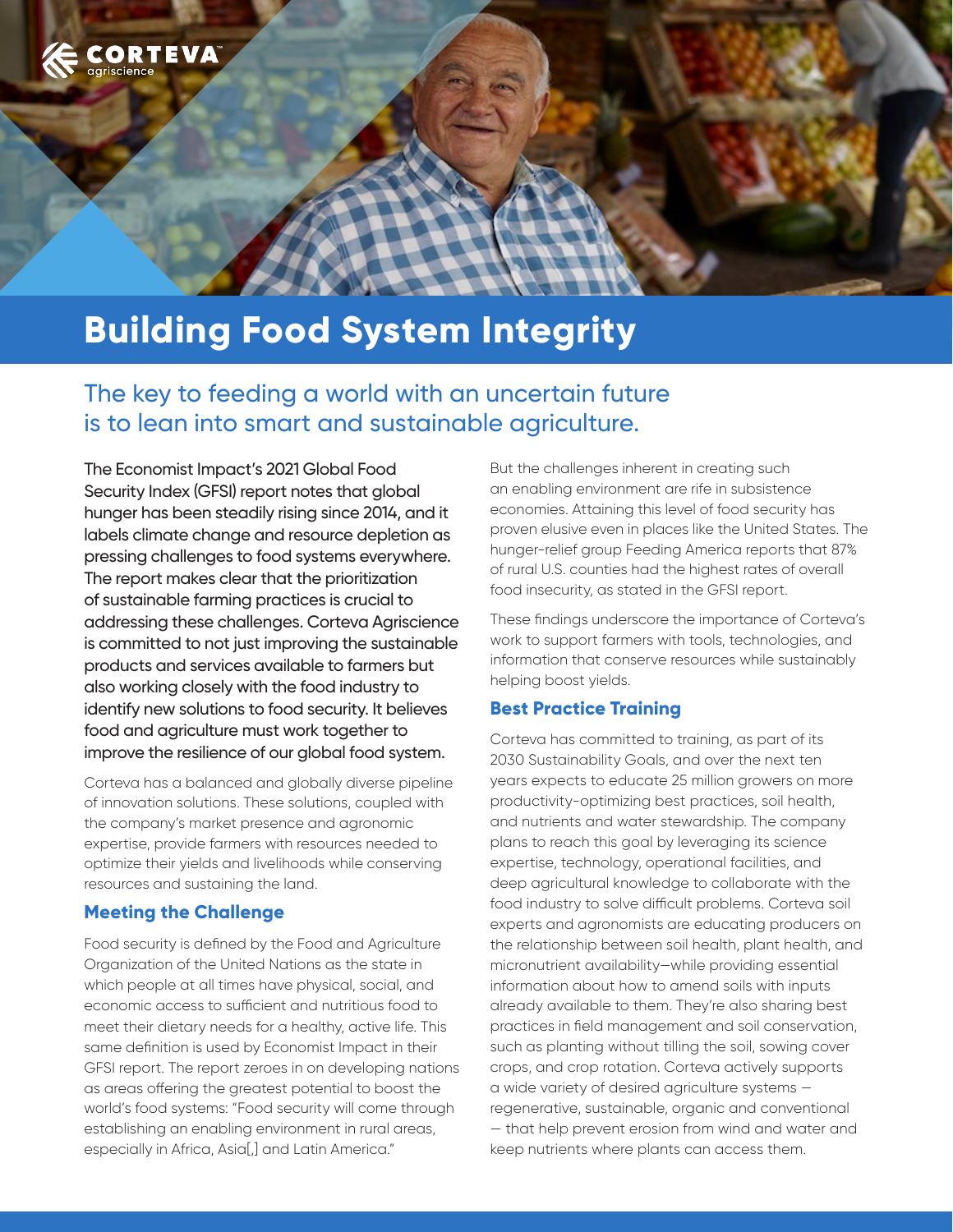

And in some cases, Corteva Agriscience is helping farmers break entirely new ground. In Italy, the company's experts are working with researchers at the University of Milan to enhance the biofertility of soils. The project uses innovative DNA sequencing and molecular techniques such as DNA-metabarcoding to characterize biodiversity to help determine the biological quality of the soil and evaluate the impact of human activities.

The goal is to sequence DNA in the soil to identify fungi, bacteria, and metazoans—in an effort to validate a new approach to understanding the diversity of organisms present in the soil and its biological quality. The innovative system is focused on enabling farmland to become more productive.

#### **Nitrogen Management**

Sustainable, high-yield agriculture includes practices that focus on nutrient management. Found naturally in soil and in most commercial fertilizers, nitrogen helps plants thrive—but heavy rains and irrigation can wash away this vital nutrient, releasing it into aquatic ecosystems. Farmers can help stabilize nitrogen through field management practices that maintain soil structure and prevent erosion. Investment in irrigation infrastructure and riparian buffers (land along streams or waterways taken out of production) addresses some run-off concerns—but farmers can make a difference there as well, by deploying effective agricultural management practices such as split applications, using nitrogen crop models, cover crops and crop rotation.

Technologies that help stabilize nitrogen in crop soils help, too. Corteva offers a portfolio of products and services to help farmers manage soil health and nutrients.

Corteva nitrogen stabilizers with Optinyte™ technology,<sup>1</sup> are scientifically proven to keep nitrogen in the root zone longer, ready for crop uptake, helping to maximize crop yields while reducing denitrification and decreasing the amount of greenhouse gases released into the atmosphere. In April, the company and Symborg, an expert in microbiological technologies, announced an agreement around a microbe-based nitrogen fixation product in the United States, Canada, Brazil and Argentina. Through the agreement, Symborg is providing an exclusive distribution license to Corteva for the endophytic bacterium *Methylobacterium symbioticum*, which works with the plant to secure needed nitrogen from the atmosphere. Corteva's product, Utrisha™ N nutrient efficiency optimizer,

works in natural field conditions, adapting to the plants' growth needs and helping to sustainably maximize crop yield potential.

Combined with digital tools such as Granular® Agronomy and Granular® Insights™, Corteva can further enable a farmer's nitrogen use efficiency with custom prescriptions and application timing recommendations for precise management. Together, these tools provide farmers with information on how to optimize efficient uptake helping to increase efficiencies with more precise management.

> *Corteva Agriscience soil experts and agronomists are educating producers on the relationship between soil health, plant health, and micronutrient availability.*

### **Sustainable Pest and Disease Control**

Corteva supports farmers' desire for greater choice and value with a balanced and globally diverse portfolio of agriculture solutions. In Crop Protection, Corteva's offerings protect more than 250 varieties of plants in more than 140 countries. Corteva is an industry leader in green chemistry, with a strong heritage that includes more U.S. EPA Presidential Green Chemistry Challenge Awards than any other agriculture company.

Today, Corteva is the leader in small molecule natural products and green chemistry manufacturing. Two technologies that demonstrate green chemistry leadership: Inatreq™ active, which is adapted from a natural product to provide a new mode of action for control of economically significant disease such as Septoria in wheat and black sigatoka in bananas, and, Rinskor™ active, which received a Green Chemistry award and has a Reduced Risk Designation and Tolerance Exemption, is giving rice farmers – as well as ranchers, turfgrass and aquatics managers, and corn and sugarcane farmers - new weed control options. Additionally, as the company has focused on expanding its portfolio of sustainable technologies, it